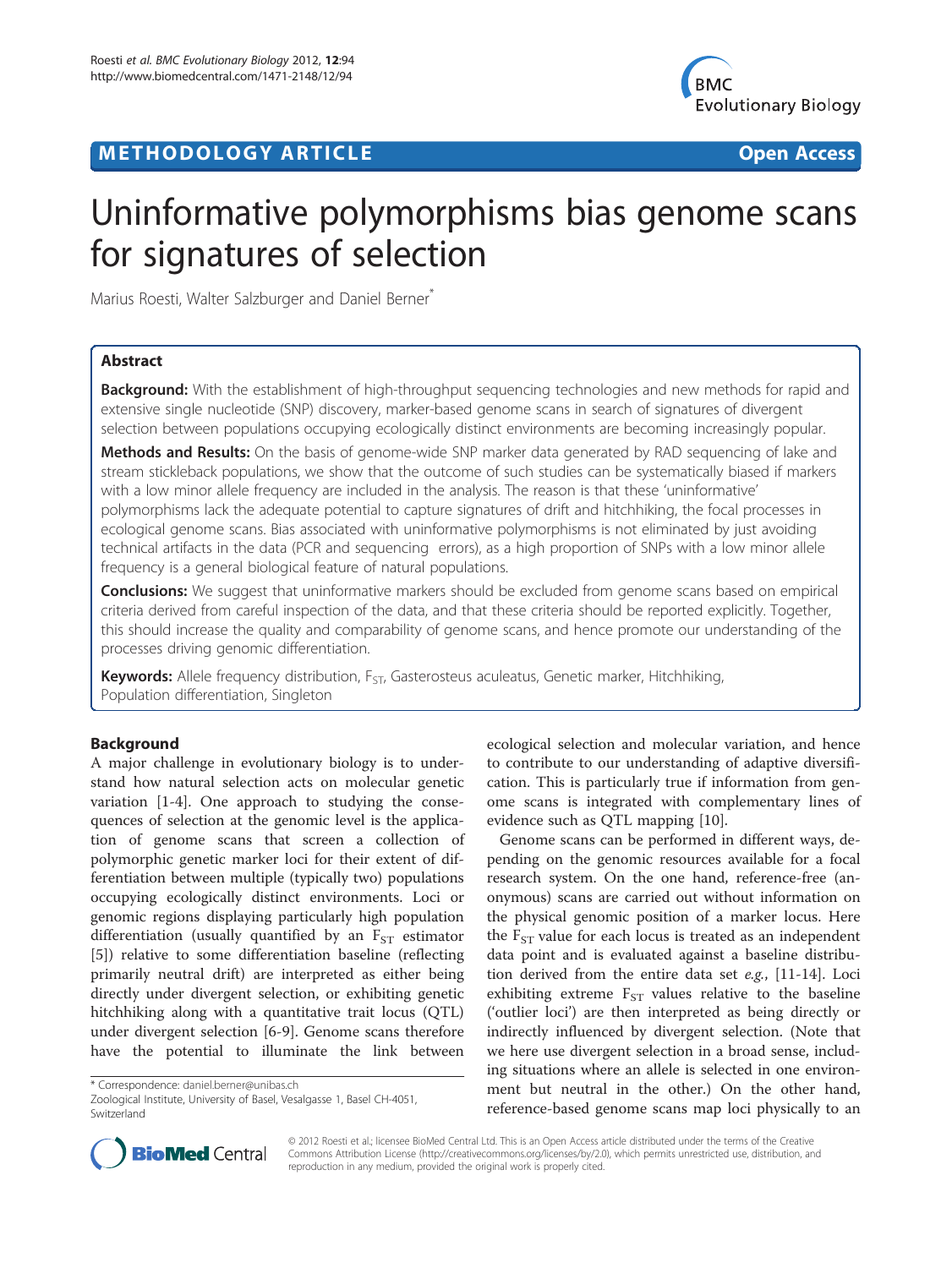available genome e.g., [[15-18\]](#page-6-0). This offers a great advantage: loci occurring in the same genomic neighbourhood, and consequently exhibiting some physical linkage, will tend to display correlated  $F_{ST}$  values that can be integrated by taking a sliding window approach. This allows not only the identification of genomic regions displaying exceptionally high population differentiation, but also exploring the number and physical extent of such regions [\[3](#page-6-0)]. Moreover, depending on the marker resolution, outlier regions may be screened for candidate genes potentially targeted by divergent selection.

Inferences drawn from both reference-free and reference-based genome scans obviously depend on the availability of reliable polymorphism data. The objective of our study is to highlight a potential problem with polymorphism data sets that can introduce bias to genome scans and lead to incorrect interpretations of genomic differentiation, or the lack thereof. The problem lies in  $F_{ST}$  being sensitive not only to the extent of genetic differentiation among populations, but also to the allele frequency distribution. Specifically, very low  $F_{ST}$ values (i.e., near zero, or even negative values, depending on the formula used for calculation) at a polymorphic marker locus can arise for two different reasons: first, when the locus' polymorphism involves alleles segregating at relatively even frequencies in both populations, but the frequency distribution of the alleles does not differ between the populations (upper example in Table 1). For such a locus, inferring the absence of population differentiation would generally be reasonable.

Second, a very low (or negative)  $F_{ST}$  value will also arise if the alleles at a marker locus exhibit an extremely skewed frequency distribution. That is, if a locus is nearly monomorphic in both populations but contains an alternative allele segregating at very low frequency such that this allele occurs only once or a few times in the entire data set (lower example in Table 1). Such a locus is *constrained* to display a very low  $F_{ST}$  value between the populations [\[11](#page-6-0)]. However, inferring the absence of population differentiation from this  $\mathrm{F}_{\mathrm{ST}}$  value is

Table 1 Differentiation between two populations, as quantified by Weir and Cockerham's  $F_{ST}$  estimator theta [[19](#page-6-0)]

| .                             |                           |    |        |                           |     |    |          |
|-------------------------------|---------------------------|----|--------|---------------------------|-----|----|----------|
| Informative<br>polymorphism   | Genotypes<br>population A |    |        | Genotypes<br>population B |     |    | $F_{ST}$ |
|                               | TT                        | TC | CC     | $\top$                    | TC. | CC |          |
|                               | 5                         | 10 | 5      | 5                         | 10  | 5  | $-0.026$ |
| Uninformative<br>polymorphism | $_{\rm{TT}}$              | TC | CC     | $\top$                    | TC  | CC |          |
|                               | 20                        | ∩  | $\cap$ | 19                        |     | 0  |          |

Other  $F_{ST}$  estimators produce qualitatively similar results), given informative and uninformative single nucleotide polymorphism at a marker locus (two alleles are present, T and C).

problematic. The reason is that such rare alleles primarily represent relatively recent mutations, most of which will experience rapid stochastic loss [[20\]](#page-6-0). Markers with a very low minor allele frequency therefore lack the adequate sensitivity to capture the historical signatures of drift and hitchhiking, the key processes in genome scans.

To illustrate this point, imagine that a novel QTL allele arises in the neighborhood of a nearly monomorphic marker. This QTL allele is unlikely to be linked to the rare allele at the marker. If the QTL allele is favored by selection and increases in frequency within the population where it arose, hitchhiking along with the QTL will produce only a very minor (if any) allele frequency shift at the marker locus (Figure [1A](#page-2-0)). Population differentiation at the QTL will therefore not be visible at the linked marker. A clear signature of hitchhiking, however, will be seen if the marker displays a more balanced allele frequency distribution (Figure [1C](#page-2-0); or if the QTL allele happens to be linked to the rare marker allele, Figure [1B](#page-2-0)). A similar inconsistency in differentiation between selected QTL and associated markers with highly skewed allele frequency distribution also occurs in the situation where selection acts on standing variation (soft sweep; [[21](#page-6-0)]).

Of course, in addition to the situation where a natural allele segregates at very low frequency within populations, a highly skewed allele frequency distribution at a locus can also arise artificially during marker data acquisition. For instance due to PCR replication or sequencing error. The locus then produces a minimal  $F_{ST}$  value although correctly no  $F_{ST}$  value would be calculated because the locus is not polymorphic. However, many strategies exist to avoid such technical errors (including achieving high sequencing coverage, or re-sequencing; see also [[23](#page-6-0)] and references therein). Our paper is therefore primarily concerned with biological polymorphisms.

To summarize, there are two fundamentally different causes for minimal  $F_{ST}$  values in genome scan data sets: polymorphisms with relatively even allele frequency distribution, but without population differentiation, versus polymorphisms with extremely skewed allele frequency distribution unable to pick up population differentiation. Hereafter, we refer to these forms of polymorphisms as 'informative' versus 'uninformative'. We emphasize, however, that we restrict this crude classification to genome scans searching for signatures of selection in the form of elevated differentiation. Markers with highly skewed allele frequency distributions might well be informative in other analytical contexts, such as the estimation of mutational or demographic parameters based on allele frequency spectra [\[24,25\]](#page-6-0).

If uninformative polymorphisms are abundant in a marker data set used for a genome scan (and they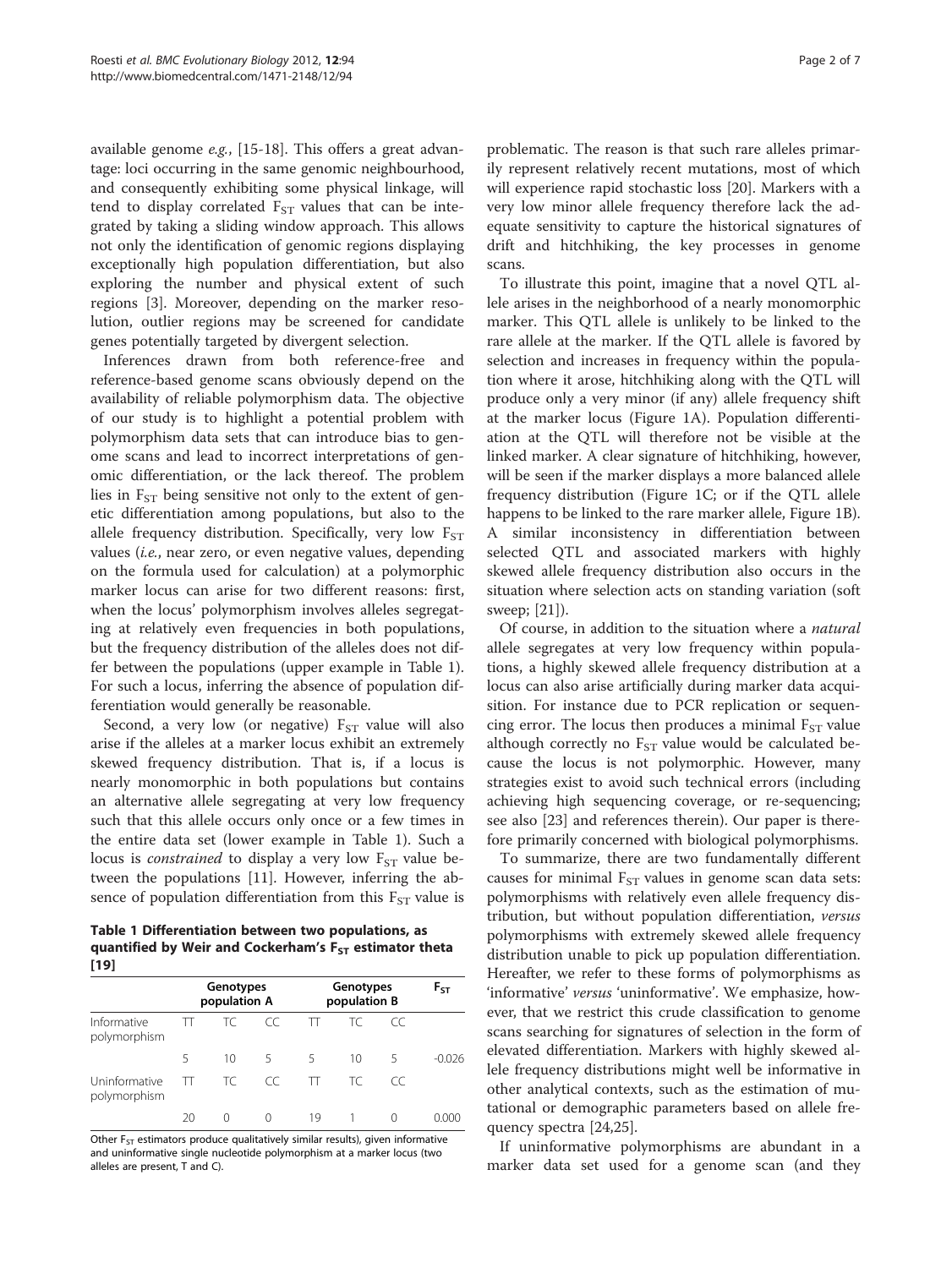generally will, see below), we can predict a number of undesirable consequences: in both reference-free and reference-based approaches, the estimated overall baseline differentiation, which is considered to reflect the effect of drift, will be biased downward. As a consequence of this bias in the baseline, the number of loci considered outliers driven by divergent selection in referencefree genome scans may be inflated. By contrast, in sliding window type of scans, the magnitude of among-population differentiation in genomic regions influenced by selection will be weakened, or in the worst case erased. Both effects can lead to incorrect conclusions about the genomic consequences of divergent selection. We emphasize that these problems will arise irrespective of the specific estimator used to quantify population differentiation, or the method chosen for outlier detection. That is, uninformative marker loci will also influence sophisticated

methods that estimate  $F_{ST}$  for a locus by taking into account genome-wide differentiation and locus-specific sample size [[14](#page-6-0)], or approaches based on P-values from locus-specific significance tests (e.g., [[16\]](#page-6-0)).

It would thus seem straightforward to eliminate uninformative marker loci from polymorphism data sets prior to performing a genome scan, as reflected in Beaumont and Nichols' [\[11](#page-6-0)] recommendation to preferably use loci with high heterozygosity for such analyses. However, a screen of 24 recent genome scan papers based on single nucleotide polymorphisms (SNPs), including most such studies currently available, suggests that the above issue is not generally recognized. (Note that our paper focuses on SNPs because this marker type is becoming standard in population genomics; but the conclusions hold for any type of marker.) Only three studies report marker filtering according to some minor allele frequency threshold ([[18,26,27\]](#page-6-0); the latter study excluded singleton loci only, *i.e.*, markers with the minor allele occurring only a single time). It is therefore possible that patterns reported and conclusions drawn in many genome scan studies are unreliable to some extent. Given that genome scans are becoming increasingly easy to perform owing to the advent of high-throughput sequencing technology [[28\]](#page-6-0), new techniques for extensive SNP discovery (in particular restriction site associated DNA (RAD) sequencing [[29](#page-6-0)]), and automated data analysis pipelines, the problem of bias arising from

In  $C$ ), the initial (t<sub>0</sub>) allele frequency distribution at the marker is relatively even in both populations ( $F_{ST} = 0$ ). At t<sub>1</sub>, the marker exhibits a clear signature of selection ( $F_{ST}$  = 0.13) because the yellow allele has increased in frequency by hitchhiking. In both B) and C) but not in A), we would consider the marker locus informative at  $t_1$ based on its minor allele frequency across both samples, and consider the marker for a genome scan for the signature of selection (see text).

Figure 1 Informative and uninformative markers in genome scans. Two populations derived from the same ancestral population occupy ecologically distinct environments (white and gray boxes) at  $t<sub>0</sub>$ . Circles represent an ecologically important QTL with two alleles under divergent selection; white and gray alleles are favored in the white and gray environment. Squares represent a neutral marker with two alleles (yellow and blue). The marker is tightly physically linked to the QTL. In  $\mathsf{A}$ ), both initial (t<sub>0</sub>) populations display a very low frequency for the blue marker allele. A novel adaptive QTL allele arising in the gray habitat will therefore likely be associated with the frequent yellow marker allele. When sampling the populations at  $t_1$ , after a period of selection that has increased the frequency of the gray QTL allele in the gray environment, no signature of selection is visible at the marker locus because hitchhiking along with the favored QTL allele has not materially changed the allele frequency distribution at the marker ( $F_{ST}$  [[22](#page-6-0)] approximates zero at both  $t_0$  and  $t_1$ ). In **B**), the initial conditions ( $t_0$ ) are as in A), except that the novel adaptive QTL allele happens to be linked to the rare blue marker allele. At  $t_1$ , selection at the QTL will be visible at the marker  $(F<sub>ST</sub> = 0.22)$  because the blue allele has hitchhiked to high frequency.

<span id="page-2-0"></span>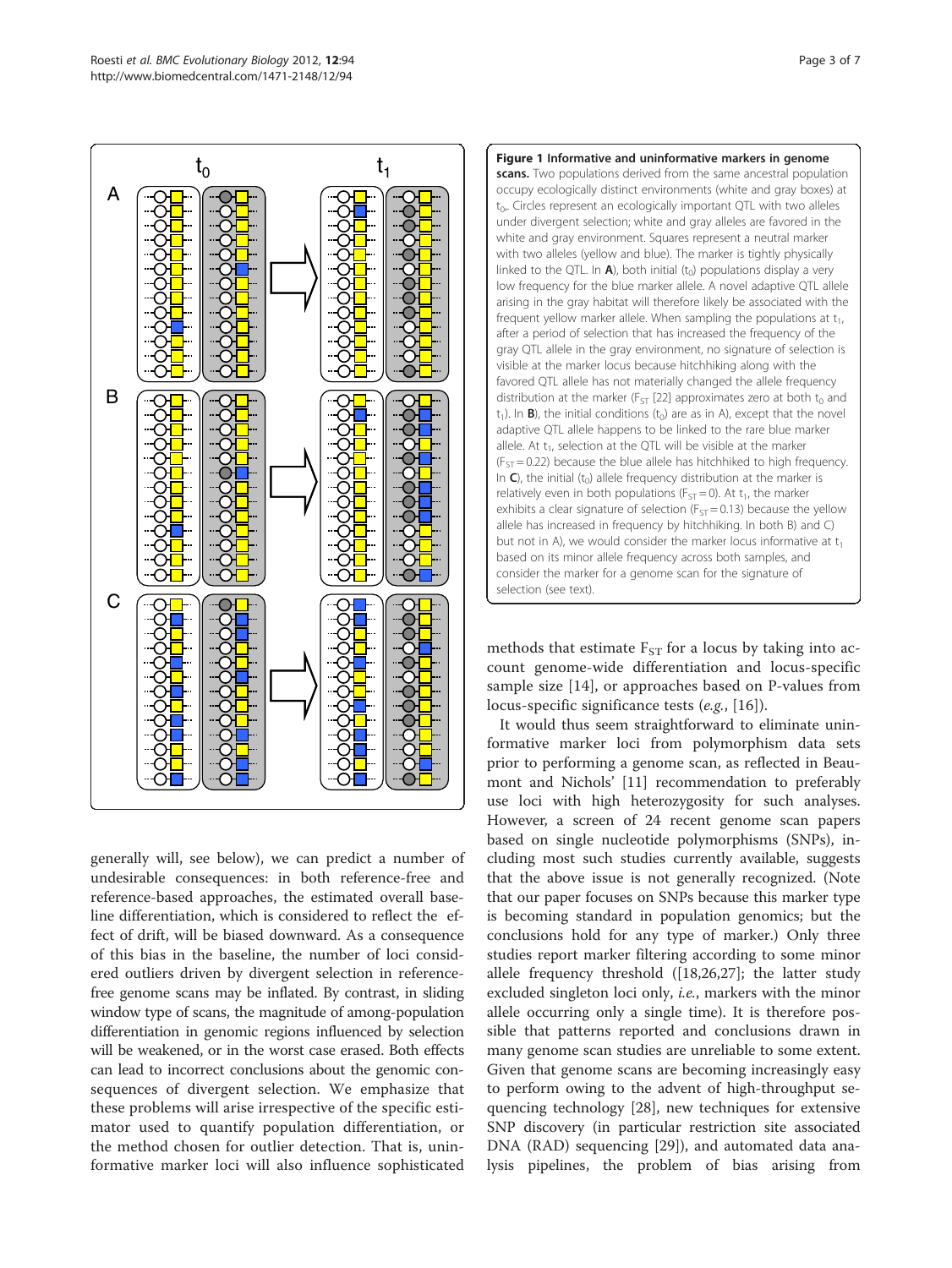uninformative marker loci deserves wide recognition. A first goal of our study is therefore to use extensive SNP data from lake and stream population of stickleback fish to demonstrate that uninformative marker loci indeed have the potential to bias results from genome scans. Our second goal is to show that such bias can be avoided through careful inspection of the data set and subsequent exclusion of uninformative marker loci based on empirical criteria.

## Methods

Our study uses SNP data from threespine stickleback (Gasterosteus aculeatus) populations occurring in lake and stream habitats within two independently colonized drainages. The first is the Lake Constance drainage in Switzerland (the 'COW' lake-stream population pair from [[30](#page-6-0)]), hereafter called the 'Constance system'. The divergence between the lake and stream population in this system appears to be recent (a few hundred years). The second is the Boot Lake drainage on Vancouver Island, Canada (the Boot sites 'L' and 'S2' in [[31](#page-6-0)]), hereafter called the 'Boot system'. Lake-stream divergence in this system is more ancient (thousands of years). Lake and stream stickleback are known to experience divergent selection [[31](#page-6-0),[32](#page-6-0)], and the specific population pairs were chosen because they differ in the magnitude of habitat-related phenotypic and neutral genetic (microsatellite) divergence (stronger divergence in the older Boot system than in the younger Constance system). For further details on the locations and populations see [\[30,31](#page-6-0)]. All samples were taken with permission from the British Columbia Ministry of Environment (permit number NA06-20791), and the fisheries authority of the canton Thurgau.

For SNP detection, we Illumina-sequenced RAD [[29](#page-6-0)] derived from 27 stickleback specimens from each of the four sites (i.e., one lake and one stream site in two drainages; total  $N = 108$ ). Library preparation essentially followed the method described in [[17](#page-6-0)]. In short, DNA was digested by using the *Sbf1* restriction enzyme and barcode-ligated for each individual separately. Amplified barcoded DNA was then single-end sequenced on an Illumina genome analyzer IIx with 76 cycles in libraries of 18 pooled individuals each. The Illumina short reads (sequenced RAD sites; deposited at the NCBI Short Read Archive, accession number SRP007695) were parsed by individual barcode, and for each individual separately aligned to the stickleback genome (Ensembl database version 63.1, assembly Broad S1) using Novoalign v2.07.06 ([http://novocraft.com\)](http://novocraft.com). Alignment to a unique genome position was enforced, effectively eliminating sequences derived from repeated elements. The average sequence coverage per individual and RAD site was 27 and 31 for the lake and stream sample in the

Constance system, and 30 and 11 for the Boot system. Alignments were converted to BAM format using Samtools v0.1.11 [\[33](#page-6-0)]. For each individual and RAD site, we then determined the consensus diploid genotype if ten or more replicate reads were available, or a haploid consensus genotype if replication was below ten. This threshold was chosen because for polymorphic nucleotide positions, we identified heterozygote diploids based on a binomial test with insufficient power at low replication. This test involved calculating the binomial likelihood of the observed frequency distribution of the SNP alleles under the null hypothesis of heterozygosity (i.e., assuming a probability of 0.5 for both alleles). Positions were considered heterozygous if the likelihood was greater than 0.01. Consensus genotyping was quality-aware in that bases with a greater than 0.01 calling error probability were excluded from the binomial test.

To find SNP markers and calculate genome-wide lakestream population differentiation within each of the two systems, we pooled individual consensus genotypes from the lake and stream sample for each RAD site. If at least 27 genotypes were available from each of the two habitats, we proceeded with  $F_{ST}$  calculation. In other words, a RAD site was considered only if each individual contributed at least one haploid consensus genotype on average to the site's genotype pool. For  $F_{ST}$  calculation, the genotype pool for each RAD site was screened base by base for polymorphisms. If a variable position occurred, we calculated  $F_{ST}$  based on haplotype diversity (equation 7 in [\[22](#page-6-0)]). For RAD sites exhibiting multiple SNPs, we retained only the highest  $F_{ST}$  value observed across all variable base positions. (Using the average  $F_{ST}$ value across all positions, or selecting a single SNP at random, produced very similar results supporting identical conclusions.) Negative  $F_{ST}$  values were rounded to zero, as commonly done.

The above  $F_{ST}$  calculation considered *any* type of SNPs. To explore the effect of informative versus uninformative markers, we repeated the above  $F_{ST}$  calculation protocol by imposing the restriction that the minor (less frequent) allele had to occur at least  $n$  times in the lakestream genotype pool, where  $n$  spanned the range from two to ten in increments of one. (The above default  $F_{ST}$ calculation represents the case with  $n = 1$ .) For each calculation series, we then computed the number of resulting SNPs, and the mean  $F_{ST}$  value across all SNPs. We also visualized genomic differentiation by a sliding window approach using local polynomial fitting (LOESS) implemented in R (R Development Core Team [\[34\]](#page-6-0);  $2<sup>nd</sup>$ order polynomial with band width of 0.4; using simpler polynomials and different band widths did not alter our conclusions). All post-sequencing analysis except for alignment and file conversion was coded in the R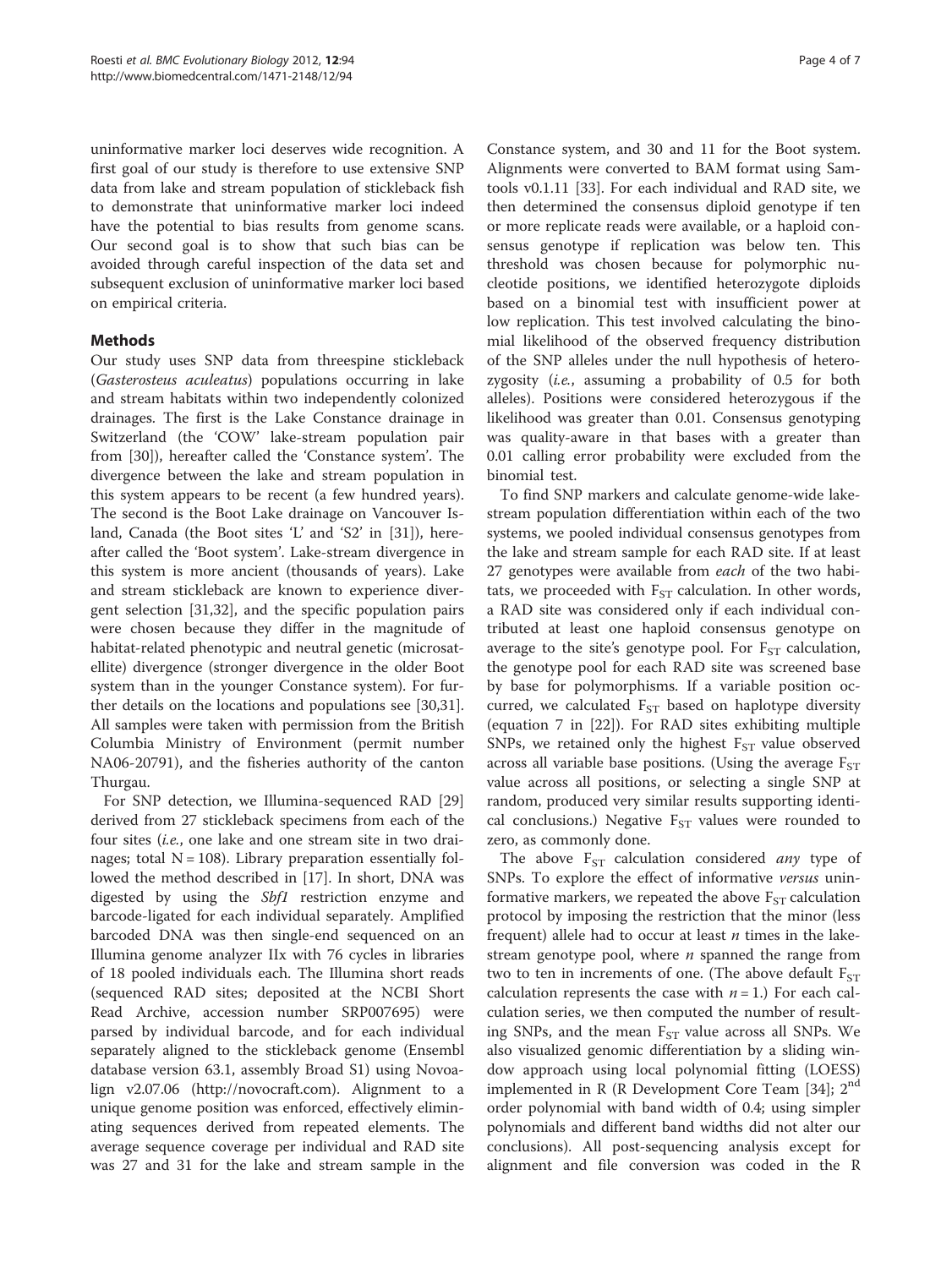language, making use of the Bioconductor packages ShortRead [\[35\]](#page-6-0), Biostrings, and Rsamtools.

## Results

In both the Constance and Boot stickleback population pair, raising the threshold for the minimal required count of the minor SNP allele  $(n)$  had a dramatic influence on the number of polymorphic marker loci available for  $F_{ST}$  calculation. Most strikingly, the number of SNPs dropped by 46.5% (from 19,729 to 10,546) and 34% (from 16,729 to 7,546) in the Constance and Boot system when singleton loci were excluded by setting  $n$  to two (Figure 2A). Increasing  $n$  from two to ten, however, had a relatively minor effect on the number of polymorphic loci. Our stickleback data sets thus exhibit a very high proportion of singleton loci, as generally found in empirical studies (e.g., [\[36](#page-6-0)-[39](#page-6-0)]). The genomic location of these singleton loci did not show any systematic association with chromosome position (details not).

Including these uninformative marker loci in the genome scan led to the consequences predicted above. First, baseline differentiation was substantially lower than the differentiation obtained when setting  $n$  to two or greater (Figure 2B). For instance, genome-wide  $F_{ST}$  increased by 17% and 20% in the Constance and Boot system when raising  $n$  from one to two. In absolute terms, this shift was more dramatic in the Boot system displaying the higher overall differentiation between the populations. Second,  $F_{ST}$  profiles obtained from sliding window



analyses including all markers  $(n = 1)$  were strikingly flatter than those from analyses excluding uninformative polymorphisms. These two consequences are visualized for a segment of chromosome seven (Figure 3), which is representative of what we found throughout the genome. For that specific genomic region, analyses with and without uninformative marker loci might lead to qualitatively different conclusions about the magnitude and physical extent of population differentiation. For example, in the Constance system, a large segment ranging approximately from 12–14 mb displays elevated differentiation, as revealed when using informative markers only. This differentiation is certainly substantial, given the low baseline differentiation in that young system (Figure 2B), and might indicate ongoing divergent selection in that genomic region. Nevertheless, elevated differentiation within that region would probably not be recognized when tolerating uninformative markers in the sliding window analysis.

Note that in Figure 3, we define informative marker loci as those with the minor allele occurring at least four times  $(n = 4)$ , resulting in an average inter-locus distance of 53 kb and 63 kb for the Constance and Boot system. This minor allele threshold eliminated bias associated with uninformative marker loci relatively effectively; choosing higher thresholds had a relatively minor influence on the sliding window profiles.

## **Discussion**

Our empirical analysis demonstrates that abundant uninformative polymorphisms in a genome scan data set can bias the estimated baseline differentiation, and hence affect conclusions about the genomic signatures of selection.

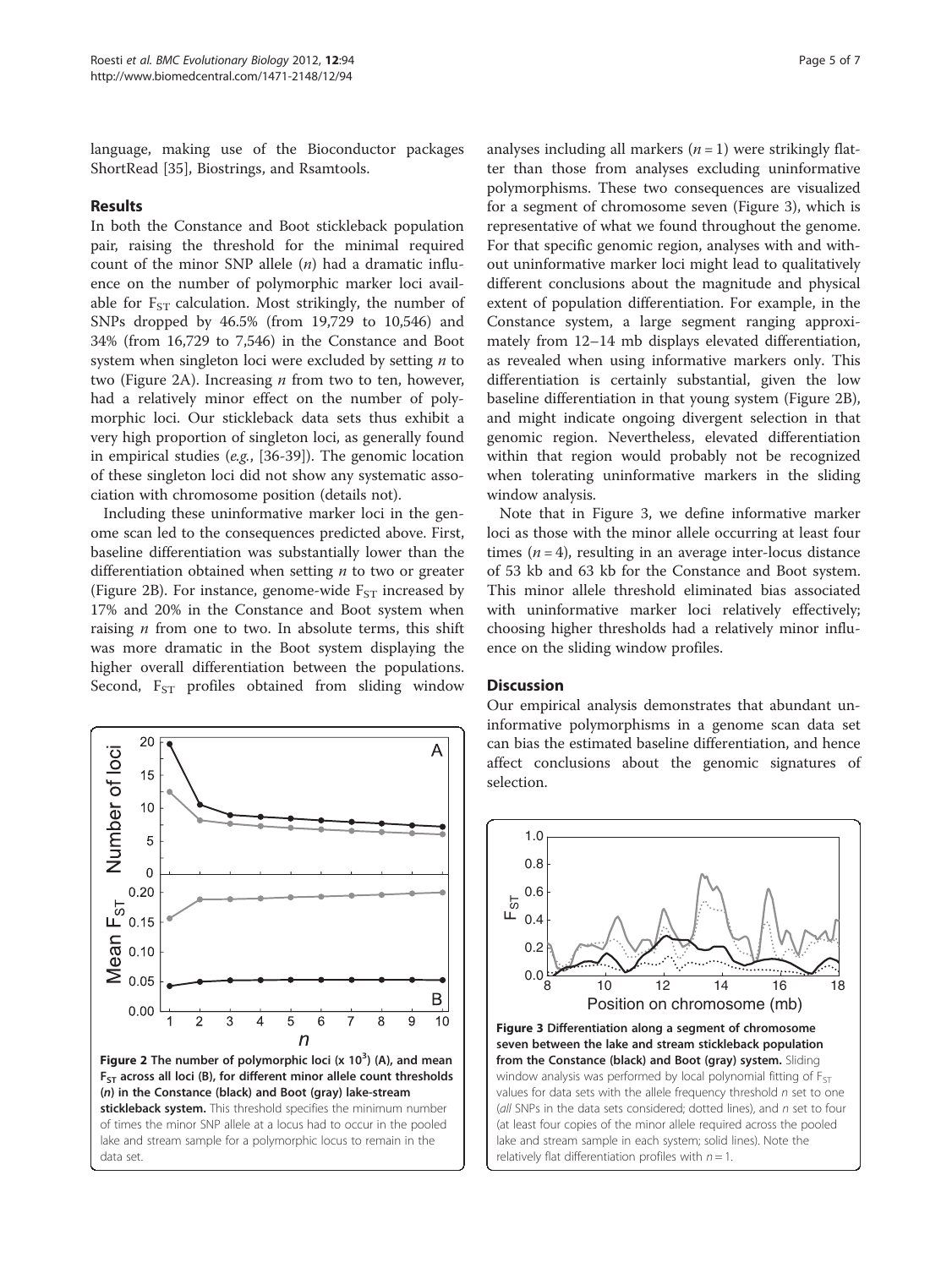In our stickleback data set, uninformative polymorphisms (essentially in the form of singleton loci) were very abundant. Illumina sequencing type one errors  $(i.e.,$ wrong base calls despite high indicated base call quality) in RAD sequences poorly replicated at the individual level might contribute to this pattern [\[23,39\]](#page-6-0). To examine this possibility, we inspected 50 randomly chosen SNPs exhibiting zero  $F_{ST}$  from the full data set accepting any type of polymorphisms (i.e., minor allele count threshold  $n = 1$ ) for each lake-stream system. As expected, a high proportion of these markers were singleton loci (Constance: 28 [56%]; Boot: 35 [70%]). For the Boot system with lower replication per locus in the stream sample (see above), 15 of the 35 singleton loci represented unreplicated RAD sequences. For these loci, the minor allele is likely a sequencing error.

However, all but one of the singleton alleles in the Constance system represented consensus genotypes integrating multiple (2–26, mean: 9.1) replicate RAD sequences. Hence, the bulk of the uninformative marker loci in our data clearly *cannot* be attributed to sequencing error, because the probability of multiple identical errors at a specific nucleotide position at a given RAD site is practically zero. The abundance of rare SNP alleles therefore represents a real biological feature of the studied stickleback populations (acknowledging a small potential contribution from PCR artefacts). This is not unexpected: theory consistently predicts a skew toward polymorphisms with low minor allele frequency, and hence a high proportion of singleton polymorphisms, under a broad range of demographic and selective conditions [\[24,36,40-44](#page-6-0)]. Bias associated with uninformative polymorphisms is therefore of general importance to genome scan studies, and not specific to our empirical system. Our analysis also raises a caveat regarding marker densities; the effective number of markers providing relevant information in genome scans might often be dramatically lower than the number reported.

In the present study, excluding singleton polymorphisms had the greatest influence on the results. Reliable quantification of differentiation patterns, however, might require substantially more stringent minor allele frequency thresholds. (Note that such marker filtering also effectively eliminates any sequencing and PCR error from the data.) Bradbury *et al.* [[27](#page-6-0)], for instance, excluded SNPs exhibiting an overall minor allele frequency of 0.25 or less, and a similar threshold was adopted in a recent lake-stream stickleback study carried out in our lab [[45\]](#page-6-0). To obtain a guideline for marker filtering, the latter RAD-based study evaluated the strength of the correlation in  $F_{ST}$  values between 'sister' RAD sites (*i.e.*, DNA sequences flanking the *same* restriction site in the genome) in relation to increasingly stringent minor allele frequency thresholds (see Appendix S2 in the Supporting information to [[45\]](#page-6-0)). The rationale was that if an  $F_{ST}$  value provided by a given marker reliably quantifies the consequences of drift and selection in a genomic region, then another extremely tightly linked marker should yield a similar  $F_{ST}$  value. This approach, however, requires tightly physically linked markers data and substantial population differentiation (otherwise the correlation in  $F_{ST}$  between linked will remain poor even with stringent marker filtering).

## Conclusions

Given the rapidly increasing feasibility and popularity of genome scans for signatures of selection, researchers should be aware that uninformative polymorphisms need to be excluded from data sets. This is not achieved by just avoiding technical errors, as a high prevalence of nearly monomorphic loci is a general biological feature of samples from natural populations. We suggest that a reasonable strategy to define and eliminate uninformative polymorphisms should be chosen by inspecting the allele frequency distribution of the polymorphisms, and by assessing the influence of different marker filtering thresholds on the genomic patterns of interest, or appropriate statistics (such as the correlation of  $F_{ST}$  between sister RAD sites). Also, the approach taken to eliminate uninformative polymorphisms should be reported explicitly. Together, this should increase the quality and comparability of genome scans, and hence promote our understanding of the processes shaping genomic differentiation.

#### Competing interest

The authors declare no competing interest.

#### Acknowledgment

Field work was aided by Anne-Catherine Grandchamp and, for the Boot system, supported financially by Andrew Hendry. Roman Kistler (fisheries authority of the canton Thurgau) permitted sampling of the Constance specimens. Paul Etter and Bill Cresko kindly shared their experience and protocol for RAD library preparation. Brigitte Aeschbach and Nicolas Boileau facilitated wet lab work, Ina Nissen performed Illumina sequencing at the Quantitative Genomics Facility, D-BSSE, ETH Zürich, and Lukas Zimmermann provided IT support. The bioinformatics pipeline benefited from modifications to Novoalign by Colin Hercus, and from coding suggestions by Martin Morgan and Hervé Pagès. Matthieu Foll, Markus Pfenninger, and three anonymous reviewers provided valuable suggestions that improved the paper. WS was supported financially by the European Research Council (Starting Grant 'INTERGENADAPT'), the Swiss National Science Foundation, and the University of Basel. DB was supported by the Swiss National Science Foundation (Ambizione grant PZ00P3\_126391 / 1) and the Research Found of the University of Basel. We kindly thank all these people and institutions.

#### Authors' contributions

DB and MR conceived the study; WS provided materials and infrastructure; MR and DB generated the sequence data; DB and MR analyzed the data; DB wrote the paper, with input from MR and WS. All authors read and approved the final manuscript.

#### Received: 24 January 2012 Accepted: 22 June 2012 Published: 22 June 2012